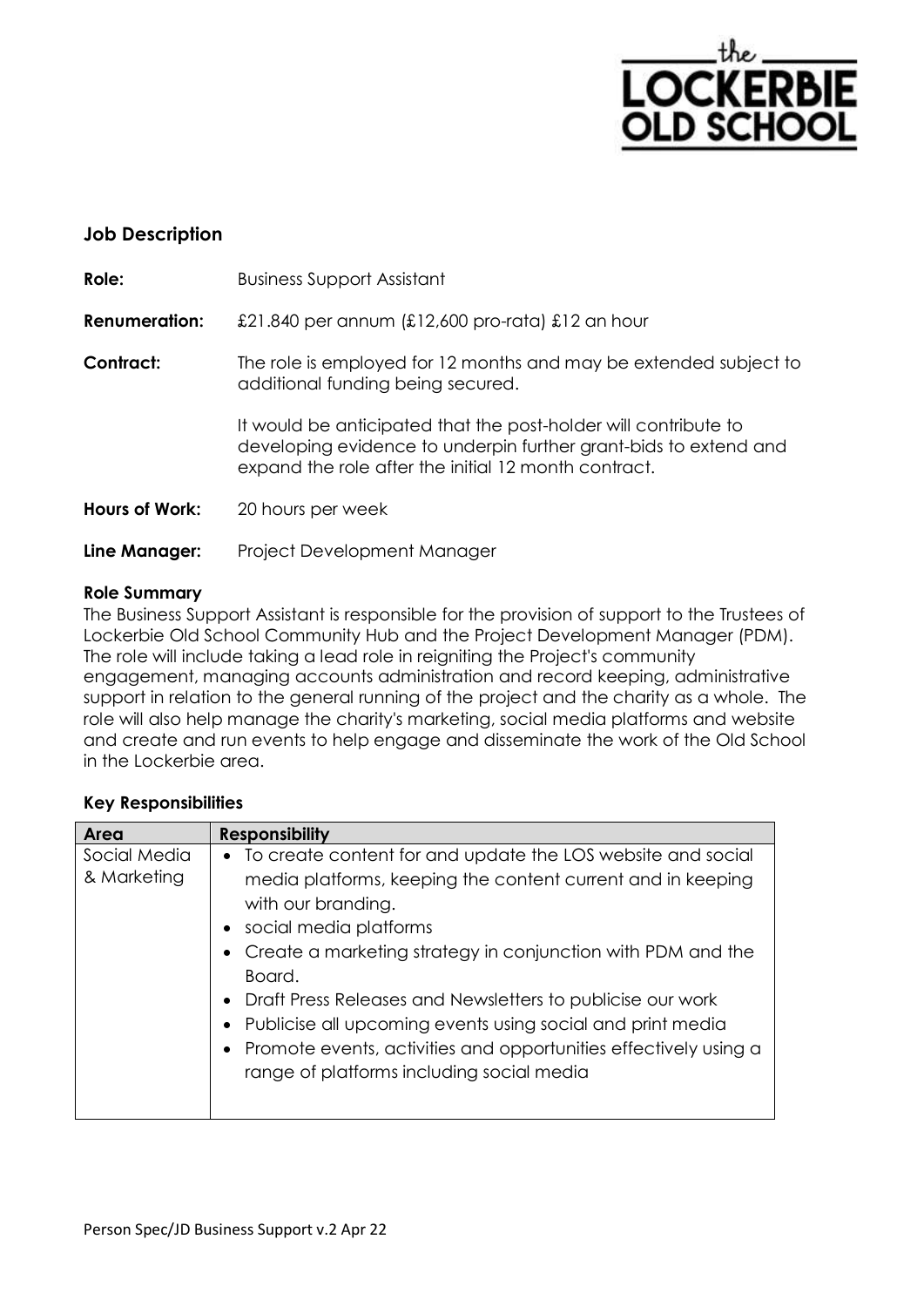

| <b>Area</b>                       | <b>Responsibility</b>                                                                                                                                                                                                                                                                                                                                                                                                                                                                                                                                                                                                                            |  |  |
|-----------------------------------|--------------------------------------------------------------------------------------------------------------------------------------------------------------------------------------------------------------------------------------------------------------------------------------------------------------------------------------------------------------------------------------------------------------------------------------------------------------------------------------------------------------------------------------------------------------------------------------------------------------------------------------------------|--|--|
| Supporting<br>the<br>Board/PDM    | Provide administrative/secretarial support to the Board & PDM<br>Assist with the publication and production of marketing<br>materials, funding applications, promotional material and<br>reports.<br>Assist in the administration of Board meetings, liaising with<br>attendees to produce the agenda, collating supporting<br>papers and minuting meetings.                                                                                                                                                                                                                                                                                     |  |  |
| Accounts and<br>Record<br>Keeping | Generate & process invoices and remittance notices<br>$\bullet$<br>Maintain a record of invoices and payments received<br>Produce monthly account reports<br>٠<br>Be responsible for monthly payroll processing (training will be<br>$\bullet$<br>given if necessary)<br>Maintain records of members, funders, stakeholders etc.<br>٠<br>Evaluate and record outcomes of community events, projects<br>and activities                                                                                                                                                                                                                            |  |  |
| Community<br>Engagement           | Make and maintain links with local residents, funders, local and<br>$\bullet$<br>regional organisations to promote the project.<br>Establish a positive presence across the DG11 postcode<br>$\bullet$<br>Create a timetable of exciting engaging events to promote<br>the project and help develop the programming for the Centre<br>when it opens.<br>Plan and run community events that respond to the needs of<br>the DG11 area.<br>Work with, recruit and help to manage and support volunteers<br>& Non Board members<br>Maintain positive relationships with external stakeholders and<br>others in the public, private and third sectors |  |  |
| Security/H&S                      | As a key holder to the town centre office and Old School<br>building, ensure that keys are controlled and kept in a locked<br>place when not in use.<br>Ensure that the LOS town centre office building and any office<br>equipment is kept secure<br>Ensure that Health & Safety procedures are adhered to and<br>any risks flagged to the Line Manager/Board.                                                                                                                                                                                                                                                                                  |  |  |
| Project<br>Administration         | Assist in the administration of LOS projects - arranging meetings<br>and processing paperwork etc.<br>Scan, print, copy and laminate documents<br>Organise & maintain the DropBox electronic filing system                                                                                                                                                                                                                                                                                                                                                                                                                                       |  |  |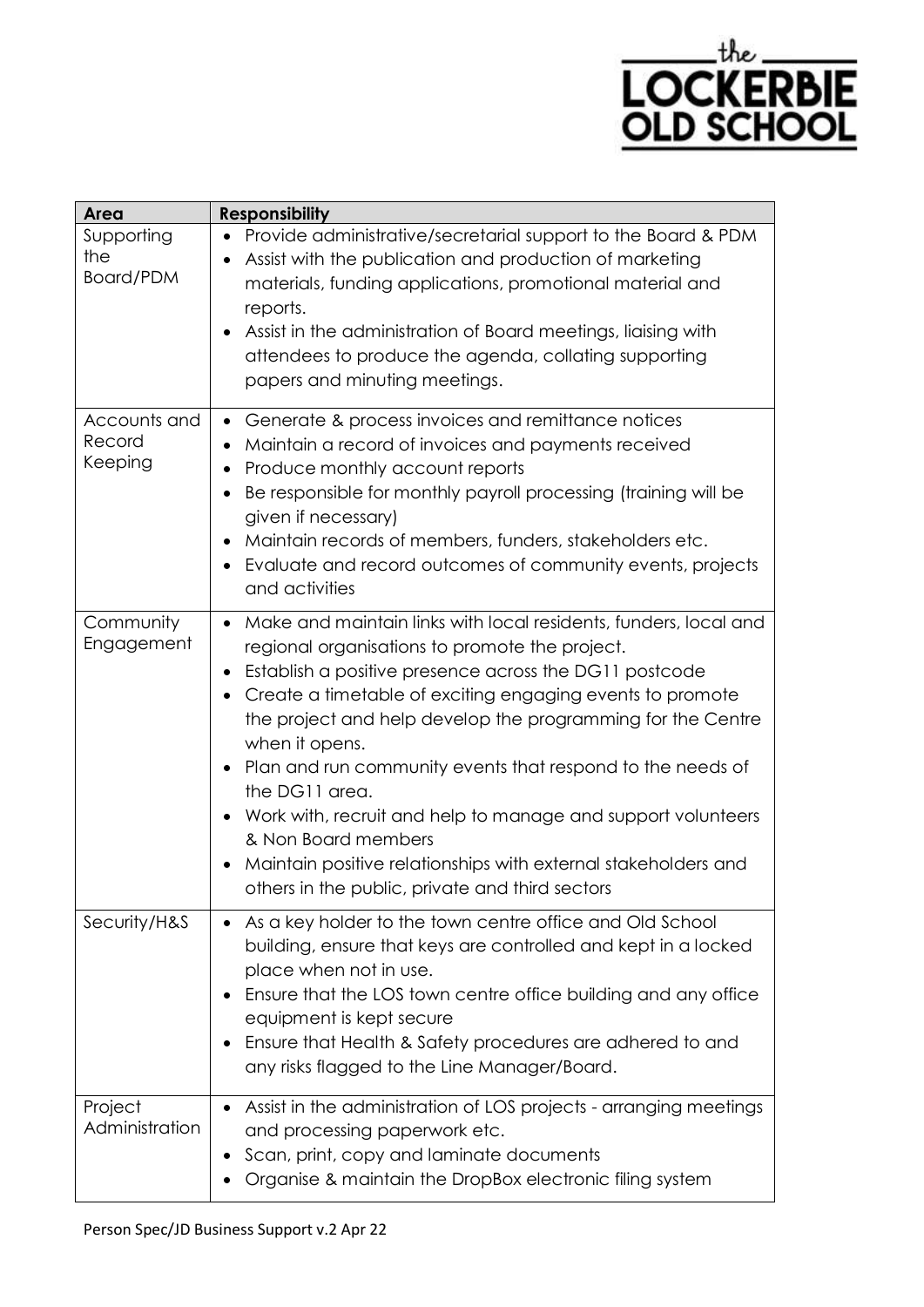

| Area    | <b>Responsibility</b>                                        |
|---------|--------------------------------------------------------------|
| General | • Maintain regular contact with the Board Secretary, Project |
|         | Development Manager and LOS Board.                           |
|         | • Be available to attend monthly Board Meetings and other    |
|         | occasional meetings/events which are held out with normal    |
|         | working hours.                                               |
|         | • Attend training in relation to the work of the Project as  |
|         | requested                                                    |
|         | • Deputise for and provide absence cover for the Project     |
|         | Development Manager in conjunction with the Board            |
|         | Secretary.                                                   |
|         | • Undertake other tasks in line with the job purpose         |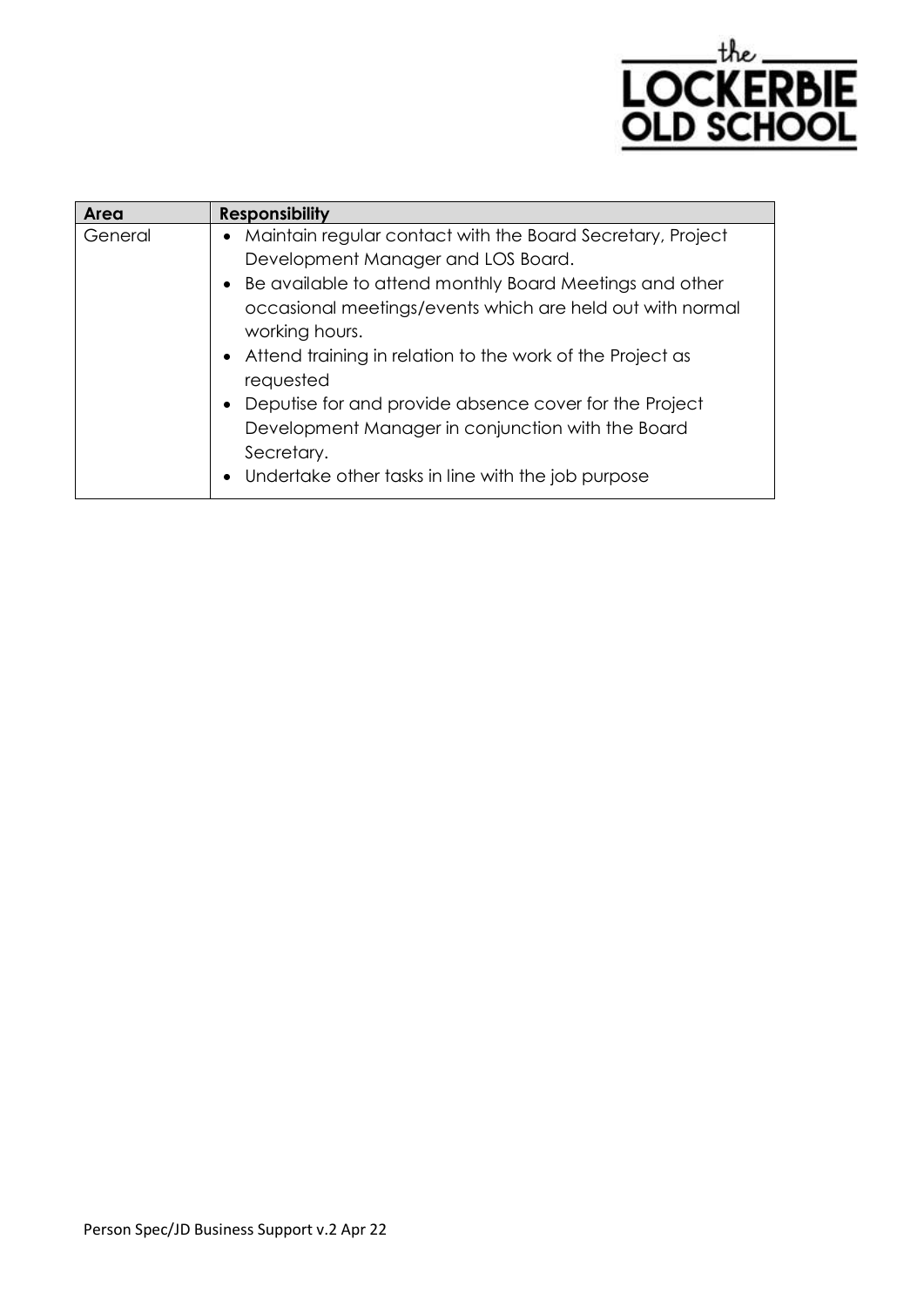

# **Person Specification**

| <b>Criteria</b>                           | <b>Essential</b>                                                                                                                                                                                                                                                                                                                                                           | <b>Desirable</b>                                                                                                                                                                                                                                                                                                                                                        |
|-------------------------------------------|----------------------------------------------------------------------------------------------------------------------------------------------------------------------------------------------------------------------------------------------------------------------------------------------------------------------------------------------------------------------------|-------------------------------------------------------------------------------------------------------------------------------------------------------------------------------------------------------------------------------------------------------------------------------------------------------------------------------------------------------------------------|
| Administrative<br>support and<br>accounts | Ability to provide an<br>administrative support service<br>Proven experience of book<br>keeping.                                                                                                                                                                                                                                                                           | Payroll Experience                                                                                                                                                                                                                                                                                                                                                      |
| Planning and<br>organising                | Ability to plan and organise<br>own workload<br>Ability to work independently,<br>with initiative, and to retain<br>focus and direction<br>Experience organising and<br>hosting events.                                                                                                                                                                                    | Experience organising and<br>hosting events for a<br>community/third sector<br>organisation.                                                                                                                                                                                                                                                                            |
| Communication<br>skills                   | Strong verbal and written<br>$\bullet$<br>communication skills<br>Ability to communicate<br>effectively with a variety of<br>people from communities,<br>businesses and agencies at<br>all levels and in a professional<br>manner<br>Experience of producing<br>publication materials, letter<br>writing etc.                                                              | An understanding of GDPR<br>$\bullet$<br>Experience of writing press<br>$\bullet$<br>releases<br>Experience of working with<br>$\bullet$<br>young people and<br>disadvantaged groups.                                                                                                                                                                                   |
| Social Media<br>and IT                    | Experience of Microsoft Word,<br>٠<br><b>Excel and Outlook</b><br>Proven experience of<br>creating and managing<br>content on social media<br>platforms - FB, Instagram,<br><b>Twitter &amp; Tiktok</b><br>Sufficient IT skills and familiarity<br>to handle, for example, email,<br>social media, the design of<br>simple posters or publicity<br>leaflets, spreadsheets. | Experience of using<br>$\bullet$<br><b>DropBox</b><br><b>Experience of Microsoft</b><br>Teams<br>Experience of website<br>editing using a Basic Text<br>Editor.<br>Familiarity with LinkedIn<br>٠<br>Experience of using design<br>programmes to create<br>and edit images<br>Creating social media<br>٠<br>content for a business or<br>charity<br>Experience of using |